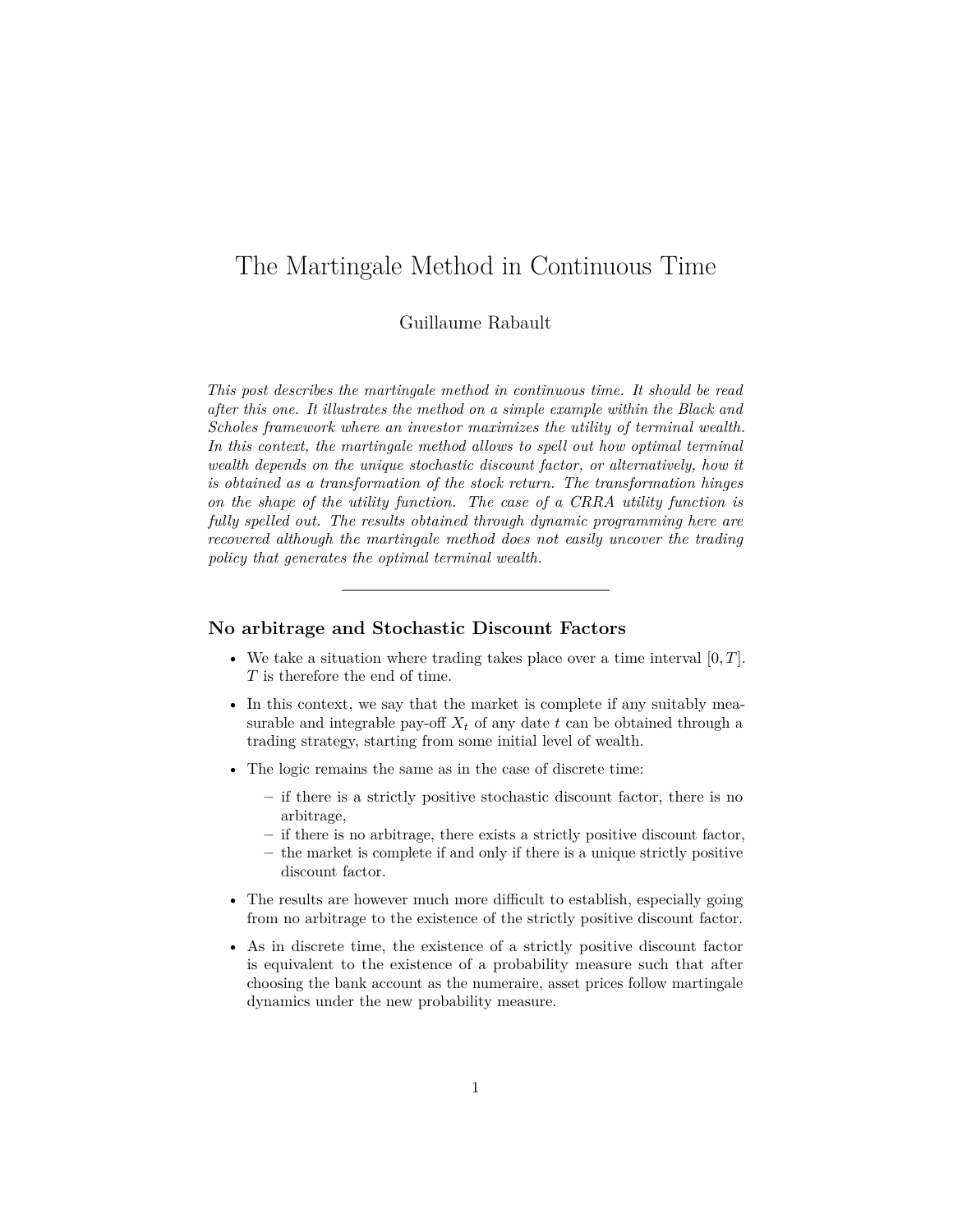• The completeness of the market is tightly linked to the ability of representing martingales as stochastic integrals with respect to 'tradable martingales'. When the martingale representation result holds in the given market context (all suitably measurable and integrable martingales can be obtained as stochastic integrals with respect to 'tradable martingales'), the given representation can be used to identify the trading policy that generates the pay-off  $X_t$ . Martingale representation results are existence results and other techniques are needed to effectively compute the trading policy.

# **The martingale approach**

- I assume that the market admits no arbitrage, and is complete.
- Let's consider a consumption and investment problem, without labour income. We assume that the optimization problem is:

$$
\max_{(C_{[0,T]}, \pi_{[0,T]})} E_0 \left[ \int_0^T \delta^v u_v(C_v) du + U(W_T) \right],
$$

subject to the self-financing condition:

$$
\frac{dW_v}{W_v} = \pi_{0,t} r_v du + \sum_{i=1}^{N} \pi_{i,t} \frac{dS_{i,t}}{S_{i,t}} - \frac{dC_v}{W_v},
$$

for an initial level of wealth  $W_0$ . I will assume  $u_t(\cdot)$  and  $U(\cdot)$  have range  $\mathbb{R}^*_+$  and are strictly increasing and concave, with  $u'_t$  and  $U'$  ranging from  $+\infty$  to 0 as consumption varies in  $\mathbb{R}^*_+$ .

- Because the market is complete, we actually don't have to worry about how a consumption stream (including final wealth) is going to be financed. All that matters is that initial wealth is sufficient to finance them given the Arrow-Debreu prices. If that is the case, we know that a financing policy has to exists.
- We can thus restate the optimization problem as:

$$
\max_{C_{[0,T]}} E_0 \left[ \int_0^T \delta^v u_v(C_v) du + \delta^T U(W_T) \right],
$$

subject to the financability condition:

$$
W_0 = E_0 \left[ \int_0^T M_v C_v du + M_T W_T \right].
$$

• We can study the corresponding Lagrangian:

$$
E_0 \left[ \int_0^T \delta^v u_v(C_v) du + \delta^T U(W_T) - \lambda \left( \int_0^T M_v C_v du + M_T W_T \right) \right].
$$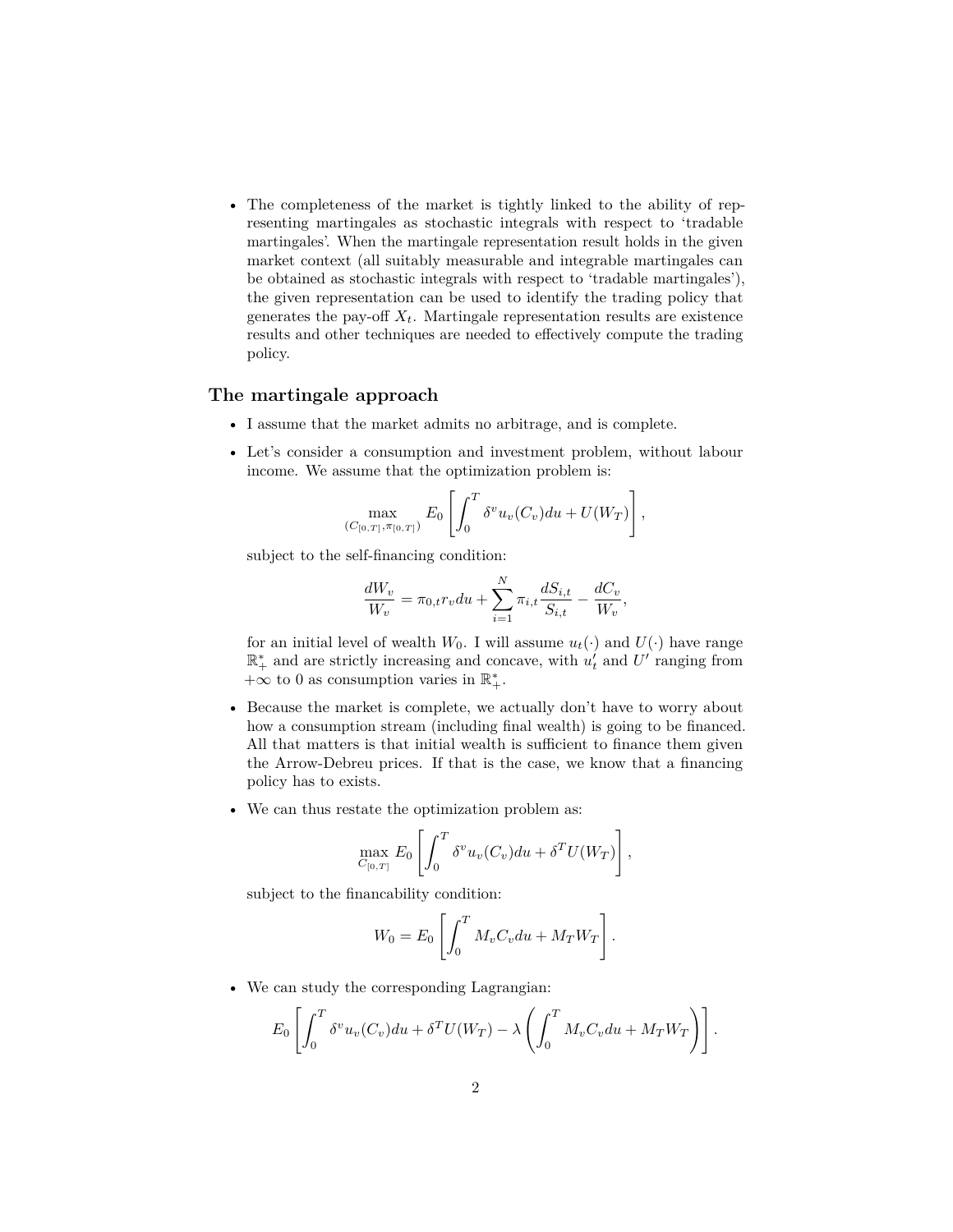We can then pretend to solve it as if all  $C_t(\omega)$  (all dates and all states of nature) and  $W_T(\omega)$  (all states of nature) were chosen independently. Of course these values cannot be chosen independently in reality since the functions  $C_t(\cdot)$  and  $W_T(\cdot)$  have to be adapted to the filtration for example. We will however proceed as if they could be chosen independently and we will check ex-post that the solutions are indeed adapted.

• By analogy to the discrete time case, we should expect:

$$
\delta^t u'_t(C_t(\omega)) = \lambda M_t(\omega),
$$
  

$$
\delta^T U'_t(W_T(\omega)) = \lambda M_T(\omega),
$$

for some  $\lambda$ .

• Given that the state price deflator is adapted to the filtration and that commands are defined by:

$$
C_t(\omega) = u'^{-1}(\lambda \delta^{-t} M_t(\omega)),
$$
  

$$
W_T(\omega) = U'^{-1}(\lambda \delta^{-T} M_T(\omega)),
$$

the commands necessarily satisfy the measurability conditions (adaptation to the filtration).

• The choice of  $\lambda$  is dictated by the budget constraint:

$$
W_0 = E_0 \left[ \int_0^T M_v C_v du + M_T W_T \right].
$$

The assumptions on the derivatives of the utility functions are designed to ensure the existence of a suitable multiplier. Indeed, one can check that the budget required by the above consumption and final wealth levels is a monotonous function of  $\lambda$  and that there necessarily exists a value  $\lambda^*$  that is compatible with the initial level of wealth.

• This solution technique is very elegant. It should however be clear that it does not deliver the required trading policy. We know that this policy exists, but we have not established a way to pin it down.

### **A simple illustration**

• I now illustrate this method on a Black and Scholes setting. The example is borrowed from John Cochrane (reference):

$$
\frac{dD_t}{D_t} = rdt,
$$

$$
\frac{dS_t}{S_t} = \mu dt + \sigma dB_t = rdt + (\mu - r)dt + \sigma dB_t.
$$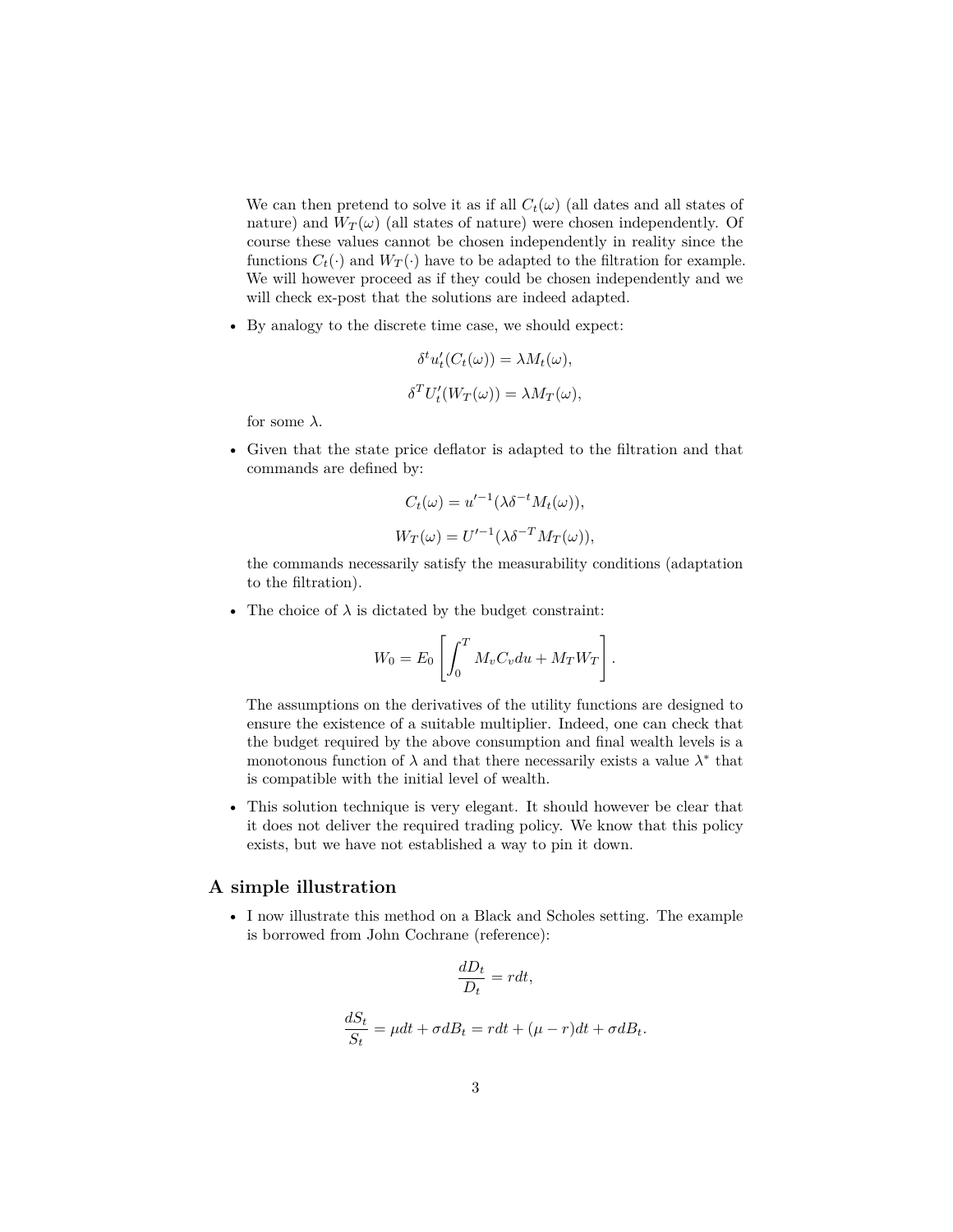• Suppose the SDF follows a diffusion:

$$
\frac{dM_t}{M_t} = \beta dt + \alpha dB_t.
$$

Applying Ito to  $M_t D_t$  and imposing that the drift is null (i.e. we have a martingale), we see that we should have  $\beta = -r$ . Similarly, Ito applied to  $M_t S_t$  forces  $\alpha = -(\mu - r)/\sigma = -\lambda$  (minus the price of risk), so that in the end:  $\overline{\mathbf{u}}$ 

$$
\frac{dM_t}{M_t} = -rdt - \lambda dB_t.
$$

• The market is complete and any suitably integrable martingale  $(X_t)_{t \in [0,T]}$ can be expressed as a stochastic integral:

$$
\int_0^t h_v dB_v,
$$

where  $(h_v)_{t \in [0,T]}$  is a predictable process.

• Let's consider now an optimization problem with terminal utility of wealth:

$$
\max_{W_T} E_0[U(W_T)],
$$

subject to the financeability condition (complete market):

$$
W_0 = E_0 \left[ M_T W_T \right].
$$

We take:

$$
U(W) = \frac{W^{1-\rho}}{1-\rho}.
$$

• We know that there must exist a Lagrange multiplier  $\gamma$  such that:

 $\overline{\phantom{a}}$ 

$$
U'(W_T) = \gamma M_T,
$$
  

$$
W_0 = E_0 \left[ M_T U'^{-1} (\gamma M_T) \right].
$$

Using  $U'(x) = x^{-\rho}$ , we then get:

$$
\frac{W_T^*}{W_0} = \frac{M_T^{-\frac{1}{\rho}}}{E_0\left[M_T^{\frac{\rho-1}{\rho}}\right]}.
$$

• Integrating the SDE followed by  $M_t$ , we get:

$$
M_T = \exp\left(-(r + \frac{1}{2}\lambda^2)T - \lambda B_T\right).
$$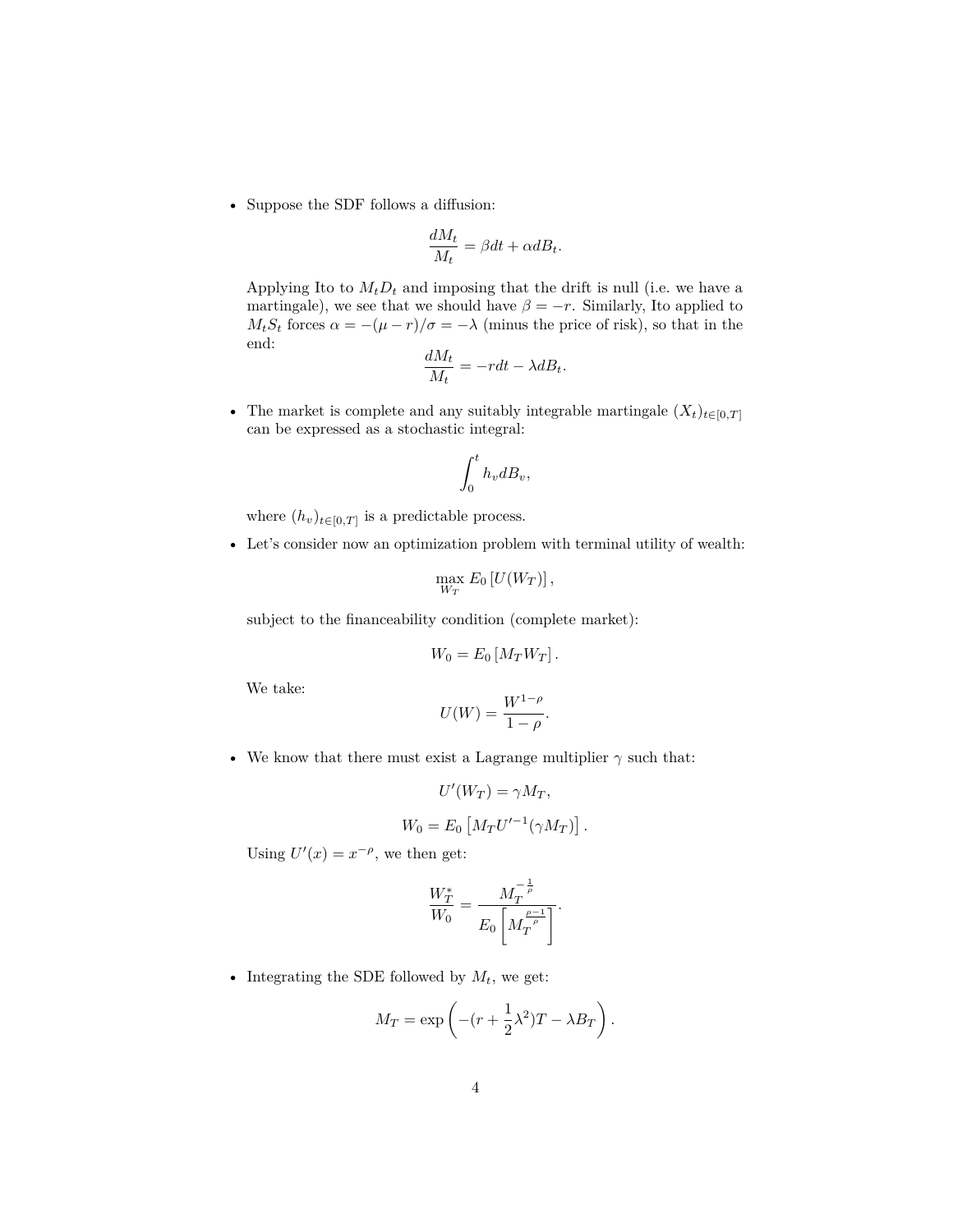Injecting this into the expression for optimal wealth delivers:

$$
W_T^* = \exp\left(rT + \frac{1}{\rho}(1 - \frac{1}{2\rho})\lambda^2 T + \frac{1}{\rho}\lambda B_T\right).
$$

It can be checked that this is the same expression as the one obtained [here,](/ensae/2014/10/27/cont.html) where we solved this constant opportunities problem with CRRA utility of terminal wealth through dynamic programming.

• Relatively lengthy calculations also show that, setting:

$$
\alpha = \frac{\lambda}{\rho \sigma},
$$

we have:

$$
\frac{W_T^*}{W_0} = \exp\left((1-\alpha)(r+\frac{1}{2}\alpha\sigma^2)T\right)R_T^{\alpha},\,
$$

where:

$$
R_T = \frac{S_T}{S_0} = \exp(rT + \sigma\lambda T + \sigma B_T).
$$

- Optimal wealth is thus a transformation of the stock return. The graph below gives the shape of this transformation for different values of parameters. For low risk aversion, the transformation is convex. It is concave for high risk aversion, and linear for  $\alpha = 1$ . This is consistent with the idea that investors with low risk aversion will accept the downside to benefit from the downside. In contrast, high risk aversion investors are willing to sacrifice the upside to protect the downside.
- The martingale method does not deliver a trading policy. We know from dynamic programming however that the optimal policy consists in investing *α* on the stock at all times. Low risk aversion investors have  $\alpha > 1$  (leverage) while high risk aversion investors have  $\alpha < 1$  (the investor holds cash in addition to stocks). The case  $\alpha = 1$  consists in putting all wealth on stocks and holding it subsequently. It is a buy-and-hold policy. It should be noted that in all cases, wealth is entirely consumed when  $R_T = 0$ . In contrast, an investor who splits its wealth on cash and stocks and never rebalances is guaranteed to keep its cash when the value of the stock goes to zero.

## **Links**

• [Link to pdf](#page-0-0)